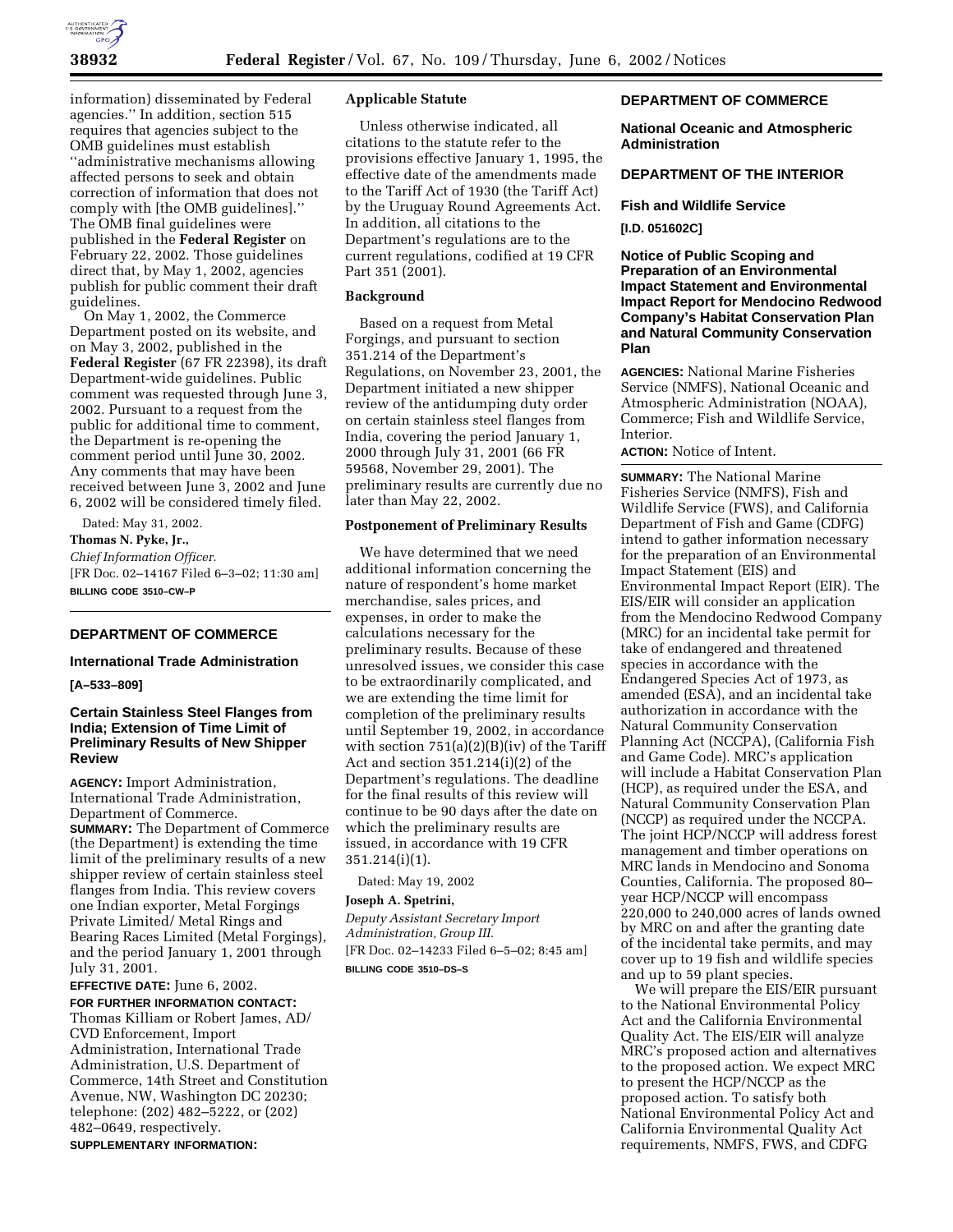are conducting a joint scoping process for the preparation of the EIS/EIR. This notice describes the proposed action and possible alternatives, notifies the public of scoping meetings, invites public participation in the scoping process for preparing the joint EIS/EIR, solicits written comments, and identifies the NMFS and FWS officials to whom questions and comments concerning the proposed action and the joint EIS/EIR may be directed.

**DATES:** Written comments from all interested parties must be received on or before July 8, 2002. Public scoping meetings where oral and written comments can be submitted, are scheduled for June 25, 2002, from 7 p.m. to 9 p.m. in Santa Rosa, CA, June 26, 2002; from 7 p.m. to 9 p.m. in Ukiah, CA; and for June 27, 2002, from 7 p.m. to 9 p.m. in Fort Bragg, CA.

**ADDRESSES:** Comments regarding the scope of the EIS/EIR and requests for additional information should be addressed to Eric Shott, NMFS, 777 Sonoma Ave, Room 325, Santa Rosa, CA 95404 or John Hunter, FWS, 1655 Heindon Road, Arcata, CA 95521. Written comments may also be sent by facsimile to (707) 822–8411. However, comments will not be accepted if submitted via e-mail or the internet. Public scoping meetings will be held at the State of California Justice Joseph A. Rattigan Building, 50 D Street, Santa Rosa, CA, 95404, Ukiah Valley Conference Center, 200 South School Road Street, Ukiah, CA, 95482 and the Fort Bragg Town Hall, 363 North Main Street, Fort Bragg, CA, 95437. Comments received will be available for public inspection, by appointment, during normal business hours (Monday through Friday; 8 a.m. to 5 p.m.) at the above address. All comments received, including names and addresses, will become part of the official administrative record and may be available to the public.

**FOR FURTHER INFORMATION CONTACT:** Eric Shott, NMFS, at (707) 575–6089 or John Hunter, FWS, at (707) 822–7201. **SUPPLEMENTARY INFORMATION:**

#### **Background**

Section 9 of the ESA prohibits the ''take'' of wildlife species listed as endangered or threatened by either the FWS or NMFS (16 USC 1538). The ESA defines the term ''take'' as: harass, harm, pursue, hunt, shoot, wound, kill, trap, capture, or collect listed species, or attempt to engage in such conduct. Pursuant to section 10(a)(1)(B) of the ESA, FWS and NMFS may issue an ''incidental take permit'' to take listed species if such taking is incidental to,

and not the purpose of, otherwise lawful activities.

The take prohibitions of the ESA generally do not apply to listed plants on private land unless their destruction on private land is in violation of State law or regulation. To the extent that particular plants are protected by state law, we expect that MRC will request permits for, and will consider, plants in their HCP/NCCP. Another reason for the company to consider plants is that the FWS cannot issue a permit for wildlife species that would jeopardize listed plant species.

To receive an incidental take permit under the ESA, an applicant must prepare an HCP that specifies the following: (1) The impact of the taking, (2) steps the applicant will take to minimize and mitigate the impact; (3) funding available to implement the steps; (4) what alternative actions to the taking the applicant considered and the reasons why they were not taken; and (5) any other measures NMFS or FWS may require as being necessary or appropriate for the purpose of the plan (16 USC 1539). To issue a permit, NMFS and FWS must find that: (1) the taking will be incidental, (2) the applicant will minimize and mitigate impacts of the take to the maximum extent possible; (3) the applicant will ensure adequate funding for the HCP; (4) the taking will not appreciably reduce the likelihood of the survival and recovery of the species; and the applicant met other measures required by FWS and NMFS. Regulations governing issuance of FWS permits for endangered and threatened species are at 50 CFR 17.22 and 17.32, and at 50 CFR 222.301 through 307 for NMFS-issued permits.

The California Endangered Species Act prohibits the ≥take≥ of wildlife species listed as endangered or threatened by the California Fish and Game Commission (California Fish and Game Code, section 2080). The California Endangered Species Act defines the term ≥take≥ as: hunt, pursue, catch, capture or kill, or attempt to engage in such conduct (California Fish and Game Code, section 86). Pursuant to section 2835 of the NCCPA (California Fish and Game Code section 2835), CDFG may issue a permit that authorizes the take of any California Endangered Species Act listed species or other species whose conservation and management is provided for in a CDFG approved NCCP. MRC is expected to pursue an incidental take authorization in accordance with section 2835 of the NCCPA.

MRC is developing a HCP/NCCP in anticipation of applying for an incidental take permit under the ESA and the NCCPA. The HCP/NCCP will apply to 220,000 to 240,000 acres of commercial timberland owned by MRC in Mendocino and Sonoma counties, California. This property occurs in 87 planning watersheds with habitat important to the conservation of threatened and endangered species in the central California coast and northern California region. The HCP/NCCP area includes, but is not limited to, MRC lands in the following watersheds; Hollow Tree Creek, Cottoneva Creek, Rockport coastal streams (Hardy, Juan, and Howard), Noyo River, Albion River, Big River, Navarro River, Upper Russian, Greenwood Creek, Garcia River, Alder Creek/Schooner Creek/ Mallo Pass, Elk Creek, Doyle Creek, Buckhorn Creek, Gualala River, and Willow/Freezeout Creeks.

Based on the HCP, MRC intends to request an incidental take permit from FWS for the marbled murrelet (Brachyramphus marmoratus), northern spotted owl (*Strix occidentalis caurina*), Point Arena mountain beaver (*Aplodontia rufa nigra*), California freshwater shrimp (*Syncaris pacifica*), California red-legged frog (*Rana aurora draytonii*), Sonoma alopecurus (*Alopectris aequalis var. sonomensis*), Humboldt milkvetch (*Astragalus agnicidus*), white sedge (*Carex albida*), Pennell's bird-beak (*Cordylanthus tenuis* ssp. *capillaris*), Baker's larkspur (*Delphinium bakeri*), Kellogg's buckwheat (*Eriogonum kelogii*), Roderick's Fritillary (*Fritillaria roderickii*), Burke's goldfields (*Lasthenia burkei*), and showy Indian clover (*Trifolium amoenum*). MRC intends to request an incidental take permit from NMFS for the California Coastal chinook salmon Evolutionarily Significant Unit (ESU) (*Oncorhynchus tshawytscha*), Central California Coast and Southern Oregon/Northern California Coasts coho salmon ESUs (*Oncorhynchus kisutch*), and Central California Coast and Northern California steelhead ESUs (*Oncorhynchus mykiss*). MRC intends to request an incidental take permit from CDFG for all of these species listed above.

MRC may also seek coverage in the incidental take permits for unlisted species including 51 species of plants, four species of amphibians, three species of birds, and two species of mammals. Should unlisted covered species become listed under the ESA during the term of the permit, take authorization for those species will become effective upon listing.

Activities that MRC may propose for incidental take permit coverage include mechanized timber harvest; forest product transportation; road and